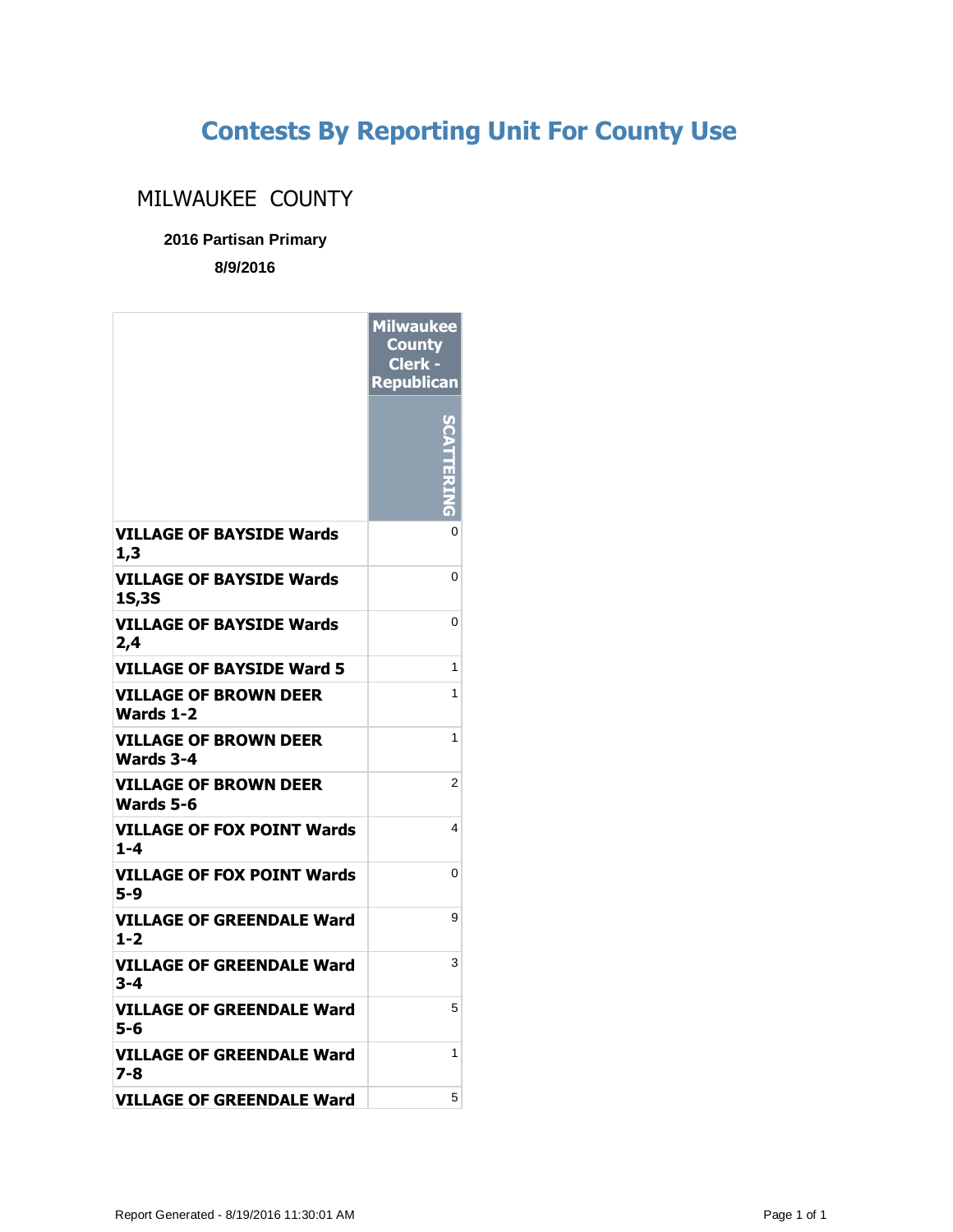| 9-10                                                  |   |
|-------------------------------------------------------|---|
| <b>VILLAGE OF HALES CORNERS</b><br>Wards 1-3          | 4 |
| <b>VILLAGE OF HALES CORNERS</b><br>Wards 4-6          | 2 |
| VILLAGE OF HALES CORNERS<br>Wards 7-9                 | 2 |
| VILLAGE OF RIVER HILLS Ward<br>$1 - 3$                | 3 |
| <b>VILLAGE OF SHOREWOOD</b><br><b>Ward 1-4</b>        | 2 |
| <b>VILLAGE OF SHOREWOOD</b><br><b>Ward 5-8</b>        | 0 |
| <b>VILLAGE OF SHOREWOOD</b><br><b>Ward 9-12</b>       | 2 |
| <b>VILLAGE OF WEST MILWAUKEE</b><br><b>Ward 1-2,5</b> | 0 |
| <b>VILLAGE OF WEST MILWAUKEE</b><br><b>Ward 3-4,6</b> | 0 |
| <b>VILLAGE OF WHITEFISH BAY</b><br>Wards 1-2          | 2 |
| <b>VILLAGE OF WHITEFISH BAY</b><br>Wards 3-4          | 2 |
| VILLAGE OF WHITEFISH BAY<br>Wards 5-6                 | 0 |
| VILLAGE OF WHITEFISH BAY<br>Ward 7                    | 1 |
| <b>VILLAGE OF WHITEFISH BAY</b><br><b>Wards 8,10</b>  | 0 |
| <b>VILLAGE OF WHITEFISH BAY</b><br><b>Wards 9,11</b>  | 1 |
| <b>VILLAGE OF WHITEFISH BAY</b><br>Ward 12            | 1 |
| <b>CITY OF CUDAHY Wards 1-3</b>                       | 0 |
| CITY OF CUDAHY Wards 4-6                              | 0 |
| <b>CITY OF CUDAHY Wards 7-9</b>                       | 0 |
| <b>CITY OF CUDAHY Wards 10-12</b>                     | 1 |
| <b>CITY OF CUDAHY Wards 13-15</b>                     | 1 |
| <b>CITY OF FRANKLIN Ward 1</b>                        | 0 |
| <b>CITY OF FRANKLIN Ward 2</b>                        | 4 |
| <b>CITY OF FRANKLIN Ward 3</b>                        | 5 |
| <b>CITY OF FRANKLIN Ward 4</b>                        | 1 |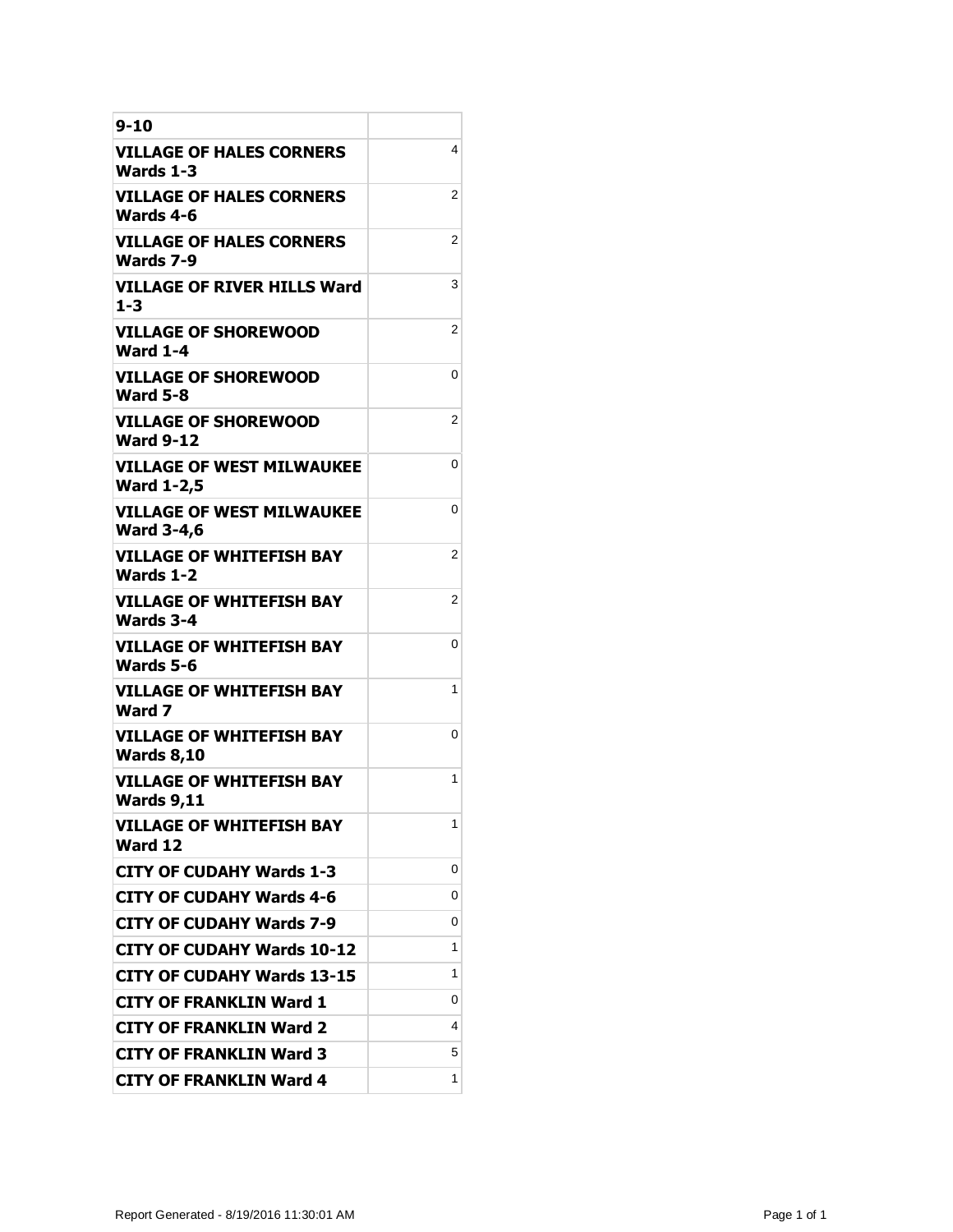| <b>CITY OF FRANKLIN Ward 5</b>     | 2 |
|------------------------------------|---|
| <b>CITY OF FRANKLIN Ward 6</b>     | 0 |
| <b>CITY OF FRANKLIN Ward 7</b>     | 5 |
| <b>CITY OF FRANKLIN Ward 8</b>     | 2 |
| <b>CITY OF FRANKLIN Ward 9</b>     | 1 |
| <b>CITY OF FRANKLIN Ward 10</b>    | 0 |
| <b>CITY OF FRANKLIN Ward 11</b>    | 1 |
| <b>CITY OF FRANKLIN Ward 12</b>    | 0 |
| <b>CITY OF FRANKLIN Ward 13</b>    | 1 |
| <b>CITY OF FRANKLIN Ward 14</b>    | 1 |
| <b>CITY OF FRANKLIN Ward 15A</b>   | 0 |
| <b>CITY OF FRANKLIN Ward 15B</b>   | 0 |
| <b>CITY OF FRANKLIN Ward 16</b>    | 1 |
| <b>CITY OF FRANKLIN Ward 17</b>    | 1 |
| <b>CITY OF FRANKLIN Ward 18</b>    | 1 |
| <b>CITY OF FRANKLIN Ward 19</b>    | 1 |
| <b>CITY OF FRANKLIN Ward 20</b>    | 0 |
| <b>CITY OF FRANKLIN Ward 21</b>    | 0 |
| <b>CITY OF FRANKLIN Ward 22B</b>   | 4 |
| <b>CITY OF FRANKLIN Ward 22A</b>   | 3 |
| <b>CITY OF FRANKLIN Ward 23</b>    | 0 |
| <b>CITY OF GLENDALE Ward 1,7</b>   | 0 |
| <b>CITY OF GLENDALE Wards 2,8S</b> | 3 |
| <b>CITY OF GLENDALE Ward 3,9</b>   | 2 |
| <b>CITY OF GLENDALE Ward 4,10</b>  | 2 |
| <b>CITY OF GLENDALE Wards 5,11</b> | 2 |
| <b>CITY OF GLENDALE Ward 6,12</b>  | 0 |
| <b>CITY OF GLENDALE Ward 8</b>     | 1 |
| <b>CITY OF GLENDALE Ward 11S</b>   | 0 |
| <b>CITY OF GREENFIELD Ward 1</b>   | 0 |
| <b>CITY OF GREENFIELD Ward 2</b>   | 1 |
| <b>CITY OF GREENFIELD Ward 3</b>   | 0 |
| <b>CITY OF GREENFIELD Ward 4</b>   | 0 |
| <b>CITY OF GREENFIELD Ward 5</b>   | 1 |
| <b>CITY OF GREENFIELD Ward 6</b>   | 3 |
| <b>CITY OF GREENFIELD Ward 7</b>   | 0 |
| <b>CITY OF GREENFIELD Ward 8</b>   | 0 |
| <b>CITY OF GREENFIELD Ward 9</b>   | 1 |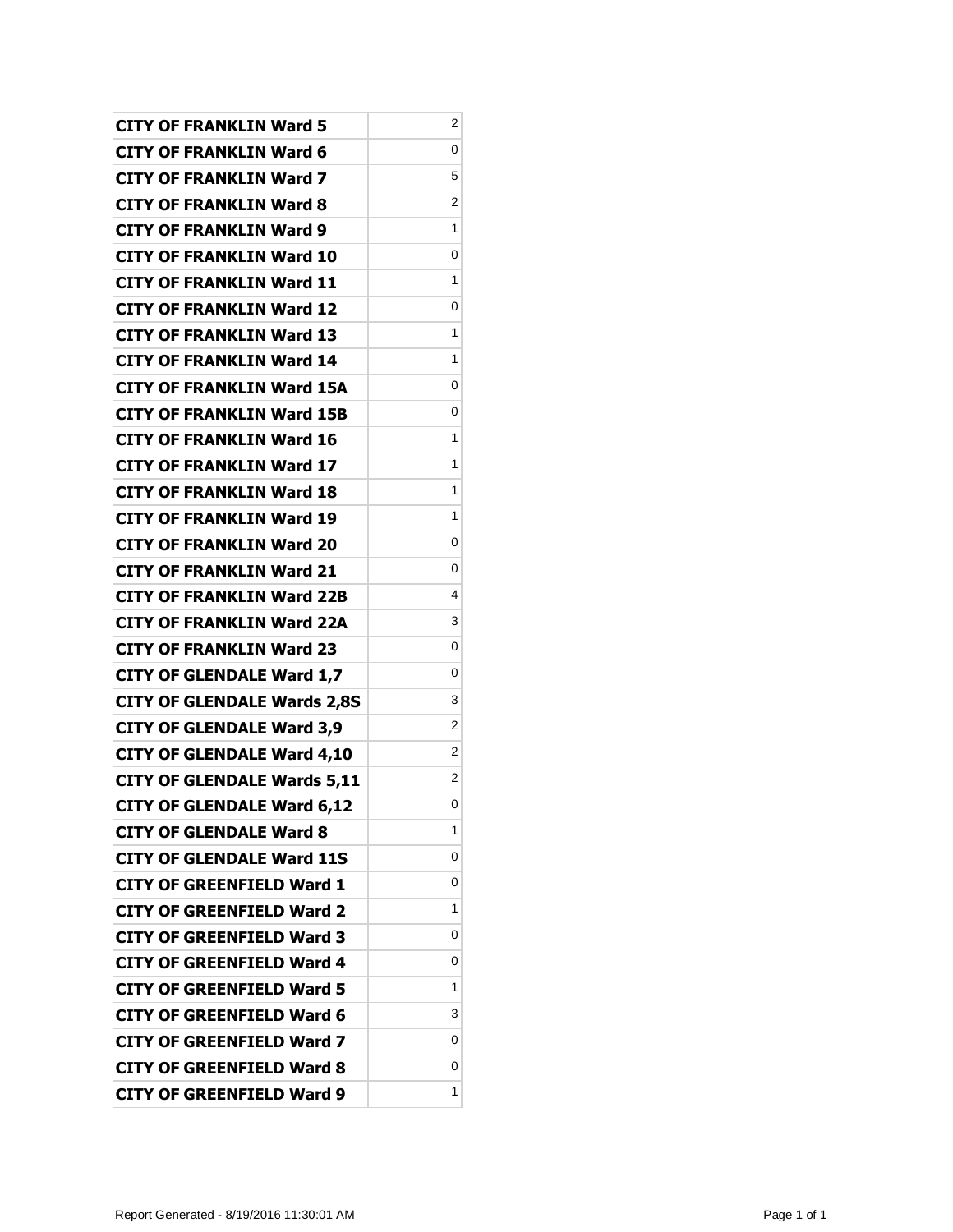| CITY OF GREENFIELD Ward 10        | 1 |
|-----------------------------------|---|
| CITY OF GREENFIELD Ward 11        | 1 |
| <b>CITY OF GREENFIELD Ward 12</b> | 0 |
| CITY OF GREENFIELD Ward 13        | 1 |
| <b>CITY OF GREENFIELD Ward 14</b> | 2 |
| CITY OF GREENFIELD Ward 15        | 1 |
| <b>CITY OF GREENFIELD Ward 16</b> | 0 |
| CITY OF GREENFIELD Ward 17        | 3 |
| CITY OF GREENFIELD Ward 18        | 0 |
| CITY OF GREENFIELD Ward 19        | 1 |
| <b>CITY OF GREENFIELD Ward 20</b> | 2 |
| CITY OF GREENFIELD Ward 21        | 0 |
| <b>CITY OF MILWAUKEE Ward 1</b>   | 0 |
| CITY OF MILWAUKEE Ward 2          | 0 |
| <b>CITY OF MILWAUKEE Ward 3</b>   | 2 |
| <b>CITY OF MILWAUKEE Ward 4</b>   | 1 |
| <b>CITY OF MILWAUKEE Ward 5</b>   | 0 |
| <b>CITY OF MILWAUKEE Ward 6</b>   | 0 |
| CITY OF MILWAUKEE Ward 7          | 0 |
| <b>CITY OF MILWAUKEE Ward 8</b>   | 1 |
| <b>CITY OF MILWAUKEE Ward 9</b>   | 0 |
| <b>CITY OF MILWAUKEE Ward 10</b>  | 2 |
| <b>CITY OF MILWAUKEE Ward 11</b>  | 3 |
| <b>CITY OF MILWAUKEE Ward 12</b>  | 0 |
| <b>CITY OF MILWAUKEE Ward 13</b>  | 0 |
| <b>CITY OF MILWAUKEE Ward 14</b>  | 0 |
| <b>CITY OF MILWAUKEE Ward 15</b>  | 0 |
| <b>CITY OF MILWAUKEE Ward 16</b>  | 1 |
| <b>CITY OF MILWAUKEE Ward 17</b>  | 1 |
| <b>CITY OF MILWAUKEE Ward 18</b>  | 3 |
| <b>CITY OF MILWAUKEE Ward 19</b>  | 0 |
| <b>CITY OF MILWAUKEE Ward 20</b>  | 1 |
| <b>CITY OF MILWAUKEE Ward 21</b>  | 1 |
| <b>CITY OF MILWAUKEE Ward 22</b>  | 1 |
| <b>CITY OF MILWAUKEE Ward 23</b>  | 1 |
| <b>CITY OF MILWAUKEE Ward 24</b>  | 0 |
| <b>CITY OF MILWAUKEE Ward 25</b>  | 0 |
| <b>CITY OF MILWAUKEE Ward 26</b>  | 0 |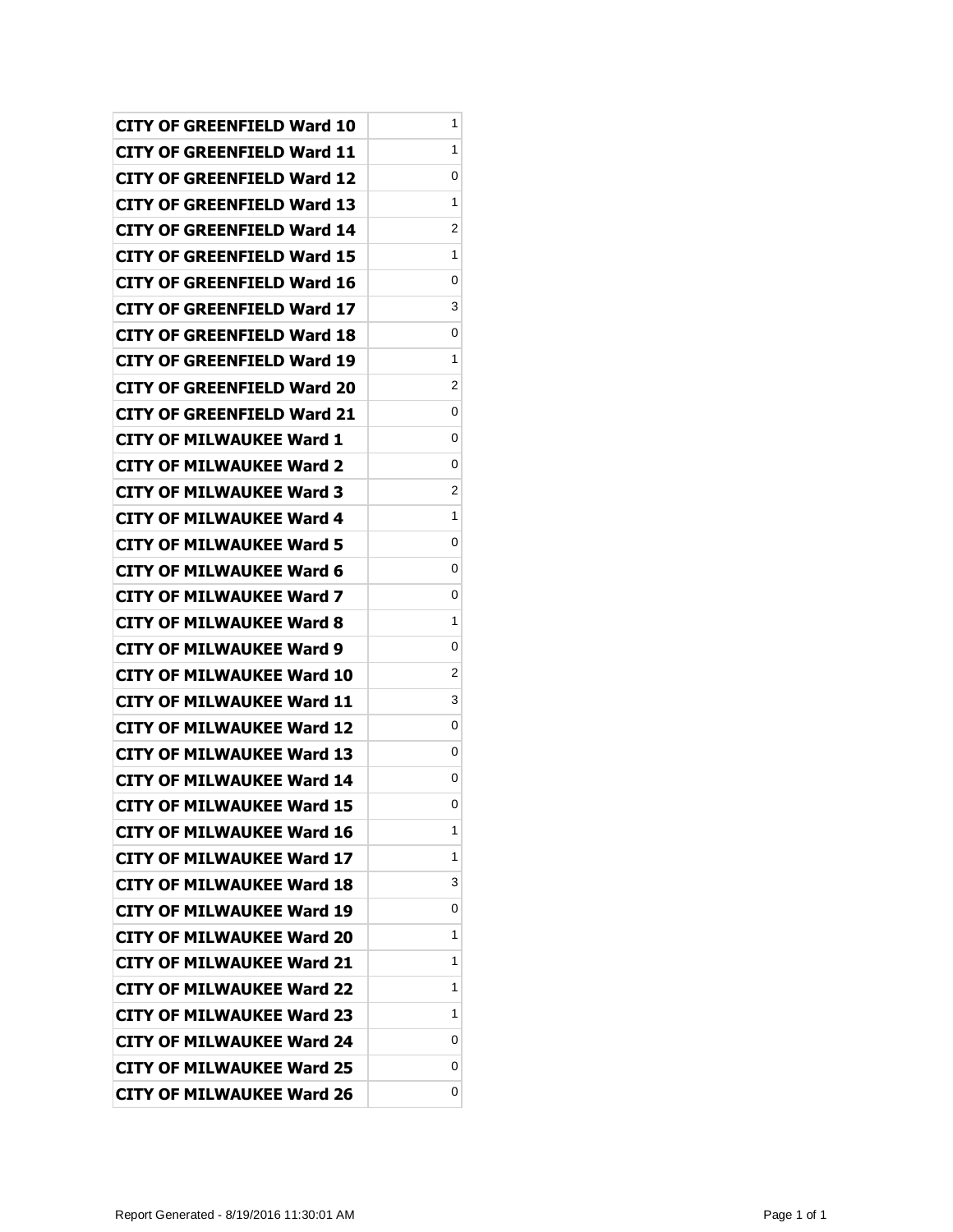| <b>CITY OF MILWAUKEE Ward 27</b> | 1 |
|----------------------------------|---|
| <b>CITY OF MILWAUKEE Ward 28</b> | 0 |
| <b>CITY OF MILWAUKEE Ward 29</b> | 0 |
| <b>CITY OF MILWAUKEE Ward 30</b> | 0 |
| <b>CITY OF MILWAUKEE Ward 31</b> | 0 |
| <b>CITY OF MILWAUKEE Ward 32</b> | 0 |
| <b>CITY OF MILWAUKEE Ward 33</b> | 4 |
| <b>CITY OF MILWAUKEE Ward 34</b> | 0 |
| <b>CITY OF MILWAUKEE Ward 35</b> | 0 |
| <b>CITY OF MILWAUKEE Ward 36</b> | 1 |
| <b>CITY OF MILWAUKEE Ward 37</b> | 0 |
| <b>CITY OF MILWAUKEE Ward 38</b> | 0 |
| <b>CITY OF MILWAUKEE Ward 39</b> | 0 |
| CITY OF MILWAUKEE Ward 40        | 0 |
| <b>CITY OF MILWAUKEE Ward 41</b> | 1 |
| <b>CITY OF MILWAUKEE Ward 42</b> | 1 |
| <b>CITY OF MILWAUKEE Ward 43</b> | 0 |
| <b>CITY OF MILWAUKEE Ward 44</b> | 0 |
| <b>CITY OF MILWAUKEE Ward 45</b> | 0 |
| <b>CITY OF MILWAUKEE Ward 46</b> | 0 |
| <b>CITY OF MILWAUKEE Ward 47</b> | 0 |
| <b>CITY OF MILWAUKEE Ward 48</b> | 0 |
| CITY OF MILWAUKEE Ward 49        | 0 |
| <b>CITY OF MILWAUKEE Ward 50</b> | 1 |
| <b>CITY OF MILWAUKEE Ward 51</b> | 0 |
| <b>CITY OF MILWAUKEE Ward 52</b> | 0 |
| <b>CITY OF MILWAUKEE Ward 53</b> | 0 |
| <b>CITY OF MILWAUKEE Ward 54</b> | 0 |
| <b>CITY OF MILWAUKEE Ward 55</b> | 2 |
| <b>CITY OF MILWAUKEE Ward 56</b> | 0 |
| <b>CITY OF MILWAUKEE Ward 57</b> | 0 |
| <b>CITY OF MILWAUKEE Ward 58</b> | 0 |
| <b>CITY OF MILWAUKEE Ward 59</b> | 0 |
| <b>CITY OF MILWAUKEE Ward 60</b> | 0 |
| <b>CITY OF MILWAUKEE Ward 61</b> | 0 |
| <b>CITY OF MILWAUKEE Ward 62</b> | 0 |
| <b>CITY OF MILWAUKEE Ward 63</b> | 0 |
| <b>CITY OF MILWAUKEE Ward 64</b> | 0 |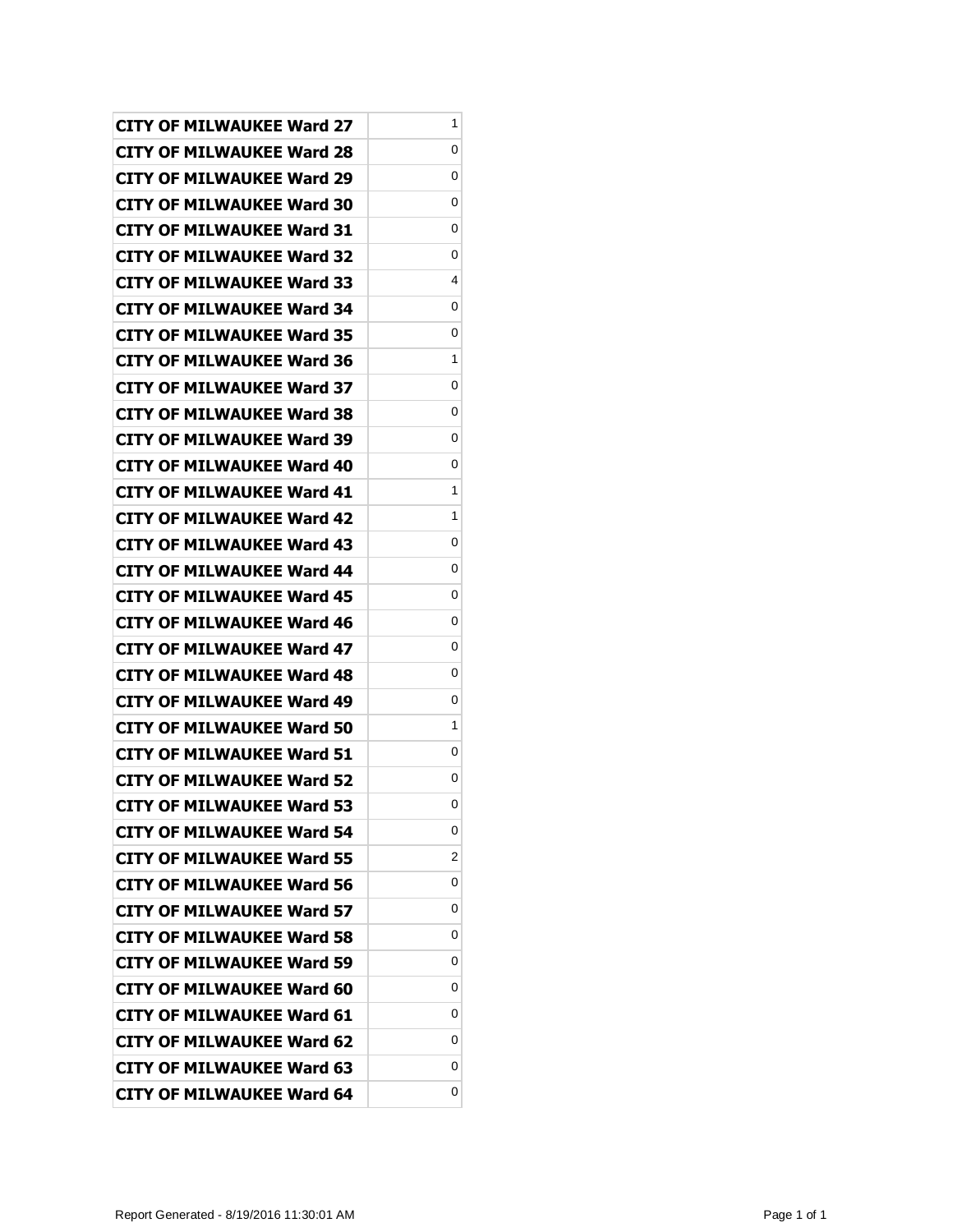| <b>CITY OF MILWAUKEE Ward 65</b>  | 0 |
|-----------------------------------|---|
| <b>CITY OF MILWAUKEE Ward 66</b>  | 0 |
| <b>CITY OF MILWAUKEE Ward 67</b>  | 0 |
| <b>CITY OF MILWAUKEE Ward 68</b>  | 0 |
| <b>CITY OF MILWAUKEE Ward 69</b>  | 0 |
| CITY OF MILWAUKEE Ward 70         | 0 |
| <b>CITY OF MILWAUKEE Ward 71</b>  | 0 |
| <b>CITY OF MILWAUKEE Ward 72</b>  | 0 |
| CITY OF MILWAUKEE Ward 73         | 1 |
| <b>CITY OF MILWAUKEE Ward 74</b>  | 0 |
| <b>CITY OF MILWAUKEE Ward 75</b>  | 1 |
| <b>CITY OF MILWAUKEE Ward 76</b>  | 0 |
| <b>CITY OF MILWAUKEE Ward 77</b>  | 0 |
| CITY OF MILWAUKEE Ward 78         | 0 |
| CITY OF MILWAUKEE Ward 79         | 1 |
| CITY OF MILWAUKEE Ward 80         | 0 |
| <b>CITY OF MILWAUKEE Ward 81</b>  | 1 |
| <b>CITY OF MILWAUKEE Ward 82</b>  | 0 |
| <b>CITY OF MILWAUKEE Ward 83</b>  | 1 |
| <b>CITY OF MILWAUKEE Ward 84</b>  | 0 |
| <b>CITY OF MILWAUKEE Ward 85</b>  | 2 |
| <b>CITY OF MILWAUKEE Ward 86</b>  | 0 |
| <b>CITY OF MILWAUKEE Ward 87</b>  | 1 |
| CITY OF MILWAUKEE Ward 88         | 0 |
| <b>CITY OF MILWAUKEE Ward 89</b>  | 2 |
| <b>CITY OF MILWAUKEE Ward 90</b>  | 2 |
| <b>CITY OF MILWAUKEE Ward 91</b>  | 1 |
| <b>CITY OF MILWAUKEE Ward 92</b>  | 1 |
| <b>CITY OF MILWAUKEE Ward 93</b>  | 0 |
| <b>CITY OF MILWAUKEE Ward 94</b>  | 0 |
| <b>CITY OF MILWAUKEE Ward 95</b>  | 0 |
| <b>CITY OF MILWAUKEE Ward 96</b>  | 0 |
| <b>CITY OF MILWAUKEE Ward 97</b>  | 0 |
| <b>CITY OF MILWAUKEE Ward 98</b>  | 0 |
| <b>CITY OF MILWAUKEE Ward 99</b>  | 0 |
| <b>CITY OF MILWAUKEE Ward 100</b> | 1 |
| <b>CITY OF MILWAUKEE Ward 101</b> | 0 |
| <b>CITY OF MILWAUKEE Ward 102</b> | 0 |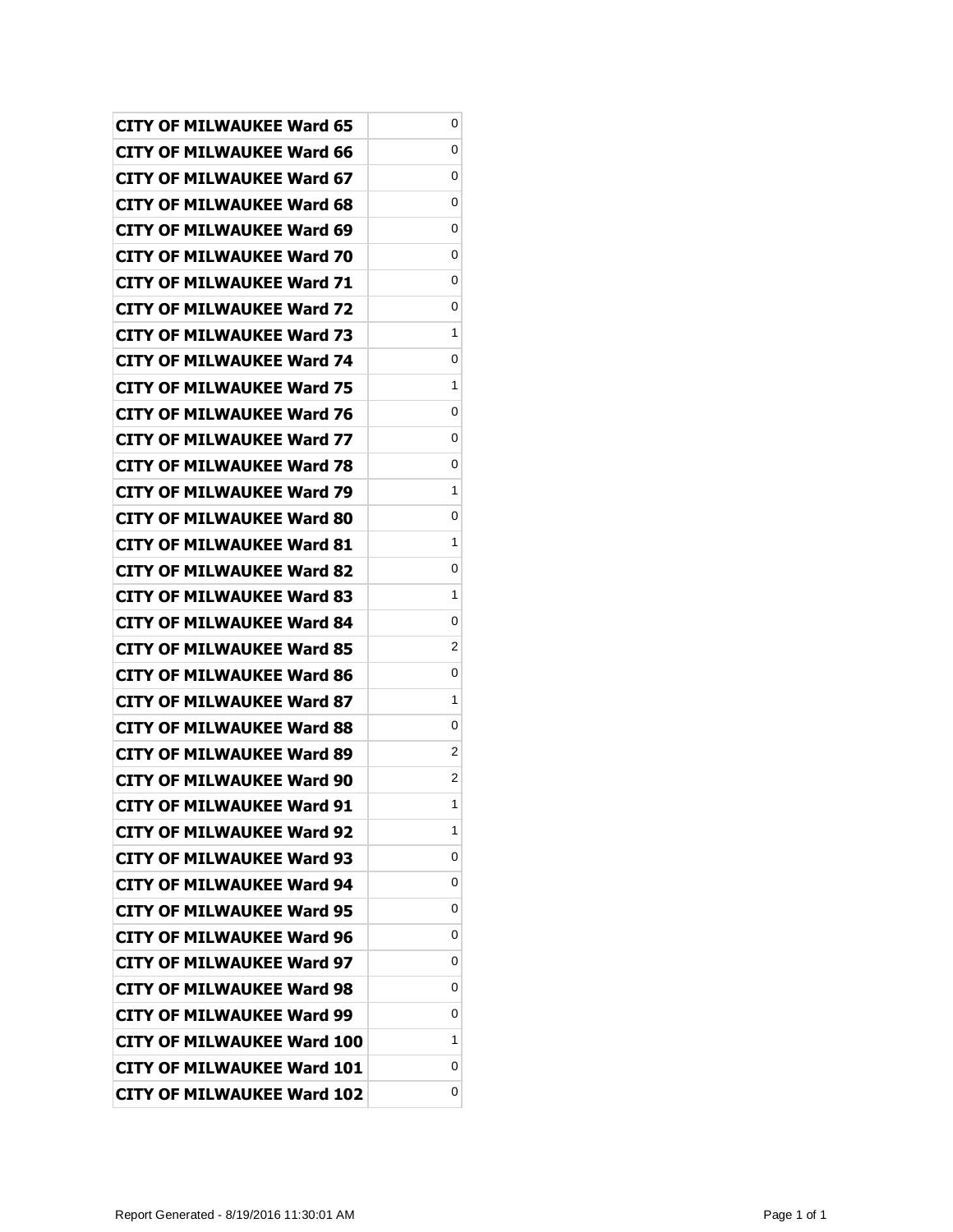| <b>CITY OF MILWAUKEE Ward 103</b> | 0 |
|-----------------------------------|---|
| <b>CITY OF MILWAUKEE Ward 104</b> | 0 |
| CITY OF MILWAUKEE Ward 105        | 0 |
| CITY OF MILWAUKEE Ward 106        | 0 |
| CITY OF MILWAUKEE Ward 107        | 0 |
| <b>CITY OF MILWAUKEE Ward 108</b> | 0 |
| <b>CITY OF MILWAUKEE Ward 109</b> | 0 |
| CITY OF MILWAUKEE Ward 110        | 0 |
| <b>CITY OF MILWAUKEE Ward 111</b> | 0 |
| CITY OF MILWAUKEE Ward 112        | 1 |
| CITY OF MILWAUKEE Ward 113        | 0 |
| CITY OF MILWAUKEE Ward 114        | 0 |
| CITY OF MILWAUKEE Ward 115        | 0 |
| <b>CITY OF MILWAUKEE Ward 116</b> | 0 |
| <b>CITY OF MILWAUKEE Ward 117</b> | 0 |
| CITY OF MILWAUKEE Ward 118        | 1 |
| CITY OF MILWAUKEE Ward 119        | 0 |
| CITY OF MILWAUKEE Ward 120        | 0 |
| <b>CITY OF MILWAUKEE Ward 121</b> | 0 |
| <b>CITY OF MILWAUKEE Ward 122</b> | 0 |
| CITY OF MILWAUKEE Ward 123        | 0 |
| CITY OF MILWAUKEE Ward 124        | 0 |
| <b>CITY OF MILWAUKEE Ward 125</b> | 1 |
| <b>CITY OF MILWAUKEE Ward 126</b> | 1 |
| CITY OF MILWAUKEE Ward 127        | 1 |
| <b>CITY OF MILWAUKEE Ward 128</b> | 0 |
| <b>CITY OF MILWAUKEE Ward 129</b> | 0 |
| <b>CITY OF MILWAUKEE Ward 130</b> | 0 |
| <b>CITY OF MILWAUKEE Ward 131</b> | 1 |
| <b>CITY OF MILWAUKEE Ward 132</b> | 1 |
| CITY OF MILWAUKEE Ward 133        | 0 |
| <b>CITY OF MILWAUKEE Ward 134</b> | 0 |
| <b>CITY OF MILWAUKEE Ward 135</b> | 1 |
| CITY OF MILWAUKEE Ward 136        | 2 |
| <b>CITY OF MILWAUKEE Ward 137</b> | 0 |
| CITY OF MILWAUKEE Ward 138        | 1 |
| <b>CITY OF MILWAUKEE Ward 139</b> | 0 |
| <b>CITY OF MILWAUKEE Ward 140</b> | 0 |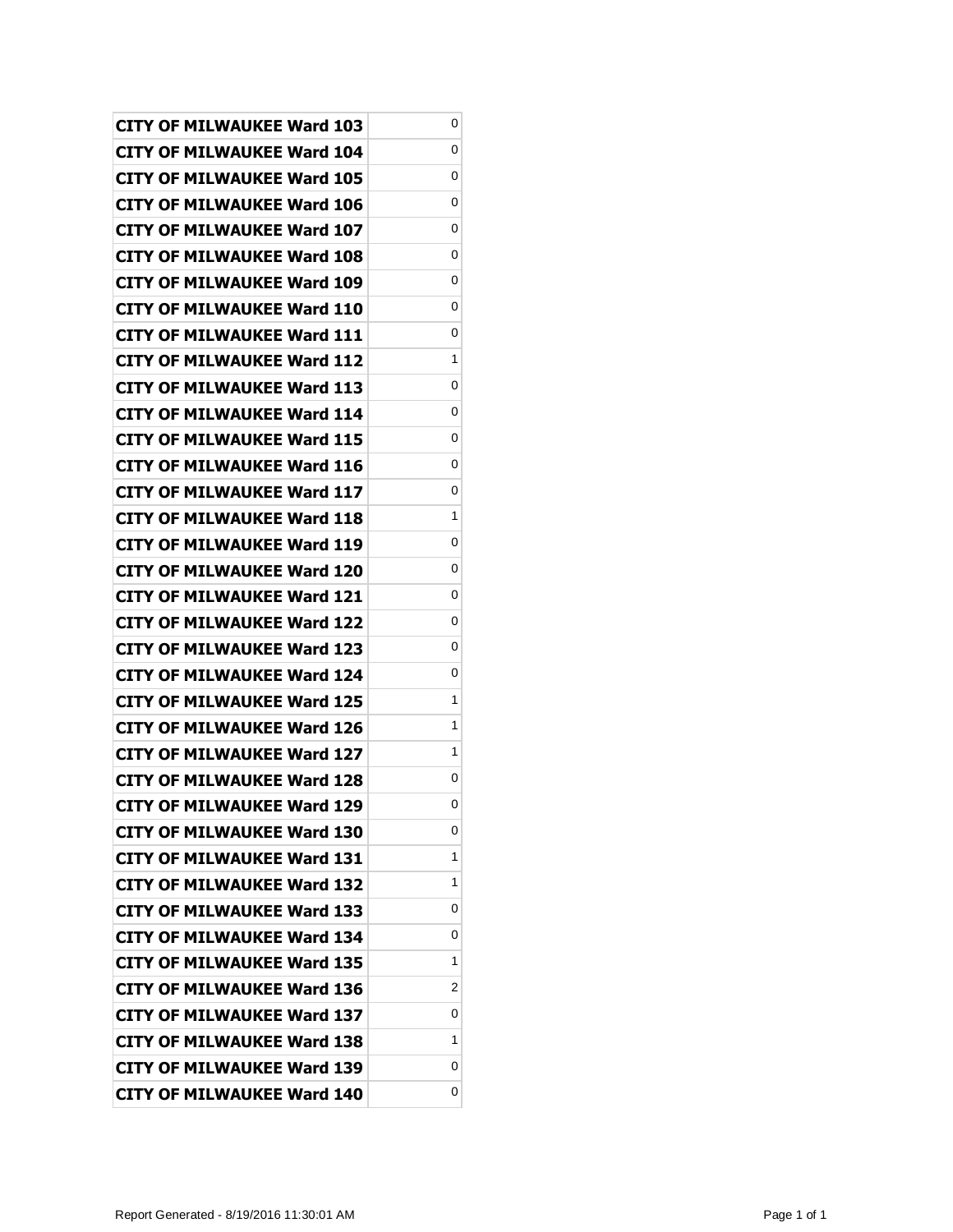| <b>CITY OF MILWAUKEE Ward 141</b> | 0 |
|-----------------------------------|---|
| CITY OF MILWAUKEE Ward 142        | 0 |
| <b>CITY OF MILWAUKEE Ward 143</b> | 0 |
| <b>CITY OF MILWAUKEE Ward 144</b> | 0 |
| <b>CITY OF MILWAUKEE Ward 145</b> | 0 |
| CITY OF MILWAUKEE Ward 146        | 0 |
| CITY OF MILWAUKEE Ward 147        | 1 |
| <b>CITY OF MILWAUKEE Ward 148</b> | 0 |
| <b>CITY OF MILWAUKEE Ward 149</b> | 0 |
| CITY OF MILWAUKEE Ward 150        | 0 |
| CITY OF MILWAUKEE Ward 151        | 0 |
| CITY OF MILWAUKEE Ward 152        | 0 |
| <b>CITY OF MILWAUKEE Ward 153</b> | 0 |
| CITY OF MILWAUKEE Ward 154        | 0 |
| CITY OF MILWAUKEE Ward 155        | 0 |
| CITY OF MILWAUKEE Ward 156        | 0 |
| CITY OF MILWAUKEE Ward 157        | 0 |
| <b>CITY OF MILWAUKEE Ward 158</b> | 0 |
| CITY OF MILWAUKEE Ward 159        | 0 |
| CITY OF MILWAUKEE Ward 160        | 0 |
| <b>CITY OF MILWAUKEE Ward 161</b> | 0 |
| CITY OF MILWAUKEE Ward 162        | 0 |
| CITY OF MILWAUKEE Ward 163        | 0 |
| CITY OF MILWAUKEE Ward 164        | 0 |
| CITY OF MILWAUKEE Ward 165        | 0 |
| <b>CITY OF MILWAUKEE Ward 166</b> | 0 |
| <b>CITY OF MILWAUKEE Ward 167</b> | 0 |
| <b>CITY OF MILWAUKEE Ward 168</b> | 0 |
| CITY OF MILWAUKEE Ward 169        | 0 |
| <b>CITY OF MILWAUKEE Ward 170</b> | 0 |
| CITY OF MILWAUKEE Ward 171        | 0 |
| <b>CITY OF MILWAUKEE Ward 172</b> | 0 |
| <b>CITY OF MILWAUKEE Ward 173</b> | 0 |
| <b>CITY OF MILWAUKEE Ward 174</b> | 0 |
| <b>CITY OF MILWAUKEE Ward 175</b> | 0 |
| <b>CITY OF MILWAUKEE Ward 176</b> | 0 |
| <b>CITY OF MILWAUKEE Ward 177</b> | 0 |
| <b>CITY OF MILWAUKEE Ward 178</b> | 1 |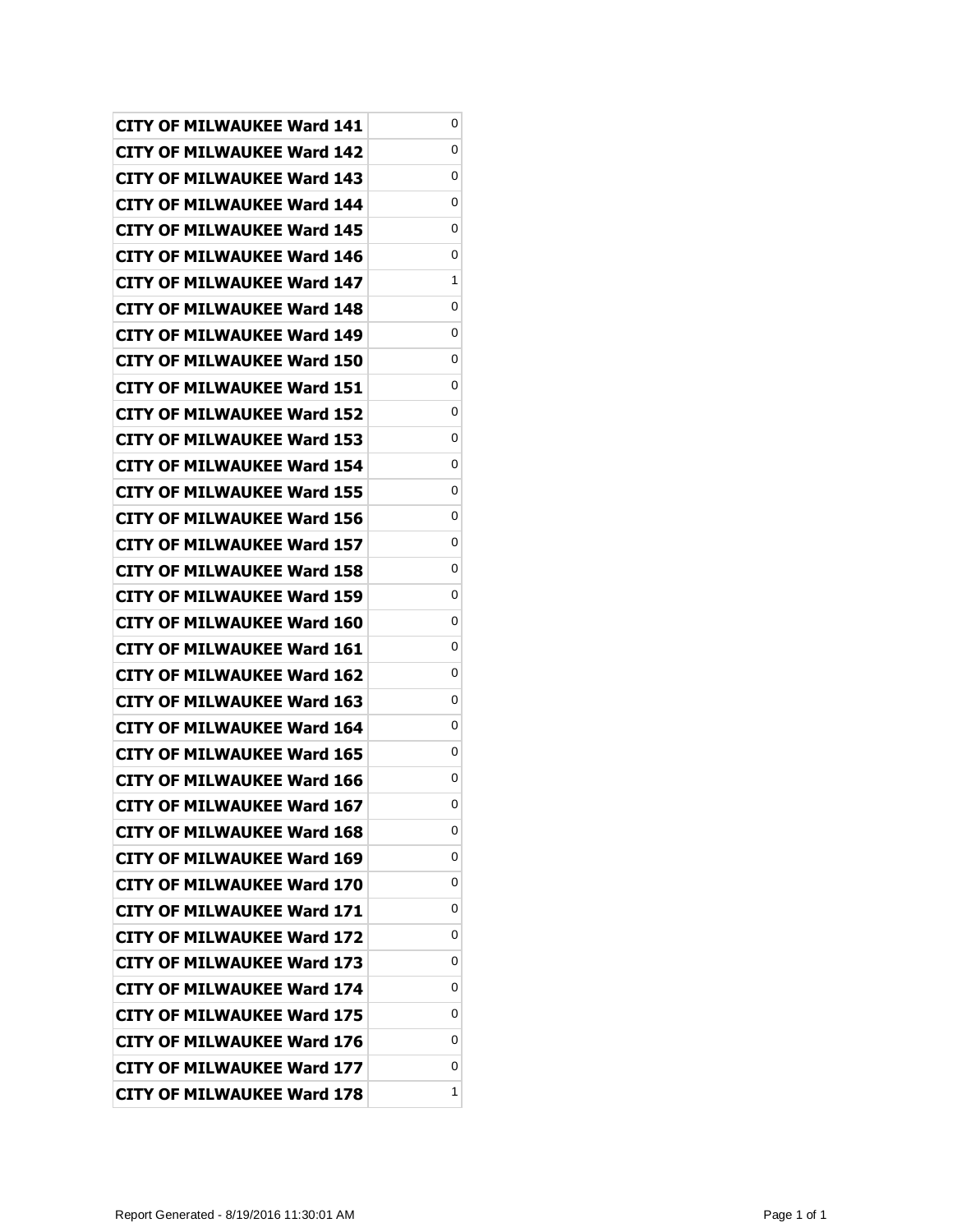| CITY OF MILWAUKEE Ward 179        | 0 |
|-----------------------------------|---|
| <b>CITY OF MILWAUKEE Ward 180</b> | 0 |
| <b>CITY OF MILWAUKEE Ward 181</b> | 2 |
| <b>CITY OF MILWAUKEE Ward 182</b> | 0 |
| <b>CITY OF MILWAUKEE Ward 183</b> | 1 |
| CITY OF MILWAUKEE Ward 184        | 2 |
| <b>CITY OF MILWAUKEE Ward 185</b> | 1 |
| <b>CITY OF MILWAUKEE Ward 186</b> | 2 |
| CITY OF MILWAUKEE Ward 187        | 0 |
| <b>CITY OF MILWAUKEE Ward 188</b> | 0 |
| <b>CITY OF MILWAUKEE Ward 189</b> | 0 |
| <b>CITY OF MILWAUKEE Ward 190</b> | 0 |
| <b>CITY OF MILWAUKEE Ward 191</b> | 0 |
| <b>CITY OF MILWAUKEE Ward 192</b> | 0 |
| <b>CITY OF MILWAUKEE Ward 193</b> | 0 |
| <b>CITY OF MILWAUKEE Ward 194</b> | 0 |
| <b>CITY OF MILWAUKEE Ward 195</b> | 0 |
| <b>CITY OF MILWAUKEE Ward 196</b> | 1 |
| <b>CITY OF MILWAUKEE Ward 197</b> | 0 |
| <b>CITY OF MILWAUKEE Ward 198</b> | 0 |
| <b>CITY OF MILWAUKEE Ward 199</b> | 1 |
| <b>CITY OF MILWAUKEE Ward 200</b> | 0 |
| <b>CITY OF MILWAUKEE Ward 201</b> | 0 |
| <b>CITY OF MILWAUKEE Ward 202</b> | 2 |
| <b>CITY OF MILWAUKEE Ward 203</b> | 0 |
| <b>CITY OF MILWAUKEE Ward 204</b> | 0 |
| <b>CITY OF MILWAUKEE Ward 205</b> | 1 |
| <b>CITY OF MILWAUKEE Ward 206</b> | 0 |
| <b>CITY OF MILWAUKEE Ward 207</b> | 1 |
| <b>CITY OF MILWAUKEE Ward 208</b> | 1 |
| <b>CITY OF MILWAUKEE Ward 209</b> | 2 |
| <b>CITY OF MILWAUKEE Ward 210</b> | 0 |
| <b>CITY OF MILWAUKEE Ward 211</b> | 2 |
| <b>CITY OF MILWAUKEE Ward 212</b> | 0 |
| <b>CITY OF MILWAUKEE Ward 213</b> | 1 |
| <b>CITY OF MILWAUKEE Ward 214</b> | 0 |
| <b>CITY OF MILWAUKEE Ward 215</b> | 0 |
| <b>CITY OF MILWAUKEE Ward 216</b> | 1 |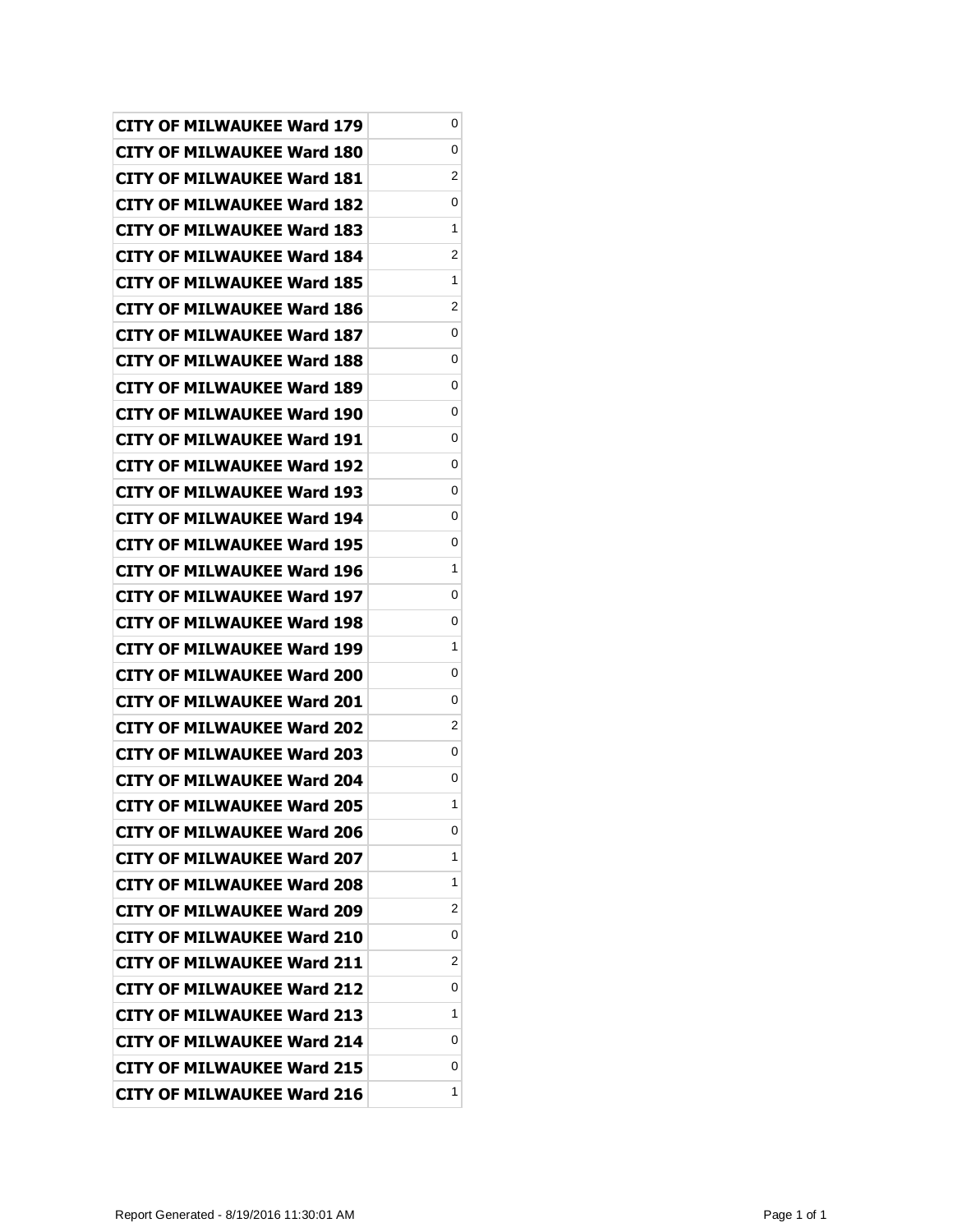| <b>CITY OF MILWAUKEE Ward 217</b> | 0 |
|-----------------------------------|---|
| CITY OF MILWAUKEE Ward 218        | 1 |
| CITY OF MILWAUKEE Ward 219        | 0 |
| CITY OF MILWAUKEE Ward 220        | 1 |
| <b>CITY OF MILWAUKEE Ward 221</b> | 1 |
| <b>CITY OF MILWAUKEE Ward 222</b> | 1 |
| CITY OF MILWAUKEE Ward 223        | 1 |
| <b>CITY OF MILWAUKEE Ward 224</b> | 0 |
| <b>CITY OF MILWAUKEE Ward 225</b> | 0 |
| <b>CITY OF MILWAUKEE Ward 226</b> | 0 |
| CITY OF MILWAUKEE Ward 227        | 0 |
| CITY OF MILWAUKEE Ward 228        | 0 |
| CITY OF MILWAUKEE Ward 229        | 0 |
| <b>CITY OF MILWAUKEE Ward 230</b> | 0 |
| <b>CITY OF MILWAUKEE Ward 231</b> | 0 |
| CITY OF MILWAUKEE Ward 232        | 0 |
| CITY OF MILWAUKEE Ward 233        | 0 |
| <b>CITY OF MILWAUKEE Ward 234</b> | 0 |
| <b>CITY OF MILWAUKEE Ward 235</b> | 0 |
| <b>CITY OF MILWAUKEE Ward 236</b> | 0 |
| <b>CITY OF MILWAUKEE Ward 237</b> | 0 |
| CITY OF MILWAUKEE Ward 238        | 0 |
| <b>CITY OF MILWAUKEE Ward 239</b> | 0 |
| <b>CITY OF MILWAUKEE Ward 240</b> | 0 |
| <b>CITY OF MILWAUKEE Ward 241</b> | 0 |
| <b>CITY OF MILWAUKEE Ward 242</b> | 0 |
| <b>CITY OF MILWAUKEE Ward 243</b> | 1 |
| <b>CITY OF MILWAUKEE Ward 244</b> | 0 |
| <b>CITY OF MILWAUKEE Ward 245</b> | 0 |
| CITY OF MILWAUKEE Ward 246        | 0 |
| CITY OF MILWAUKEE Ward 247        | 0 |
| <b>CITY OF MILWAUKEE Ward 248</b> | 0 |
| <b>CITY OF MILWAUKEE Ward 249</b> | 0 |
| CITY OF MILWAUKEE Ward 250        | 0 |
| CITY OF MILWAUKEE Ward 251        | 0 |
| CITY OF MILWAUKEE Ward 252        | 0 |
| <b>CITY OF MILWAUKEE Ward 253</b> | 0 |
| <b>CITY OF MILWAUKEE Ward 254</b> | 0 |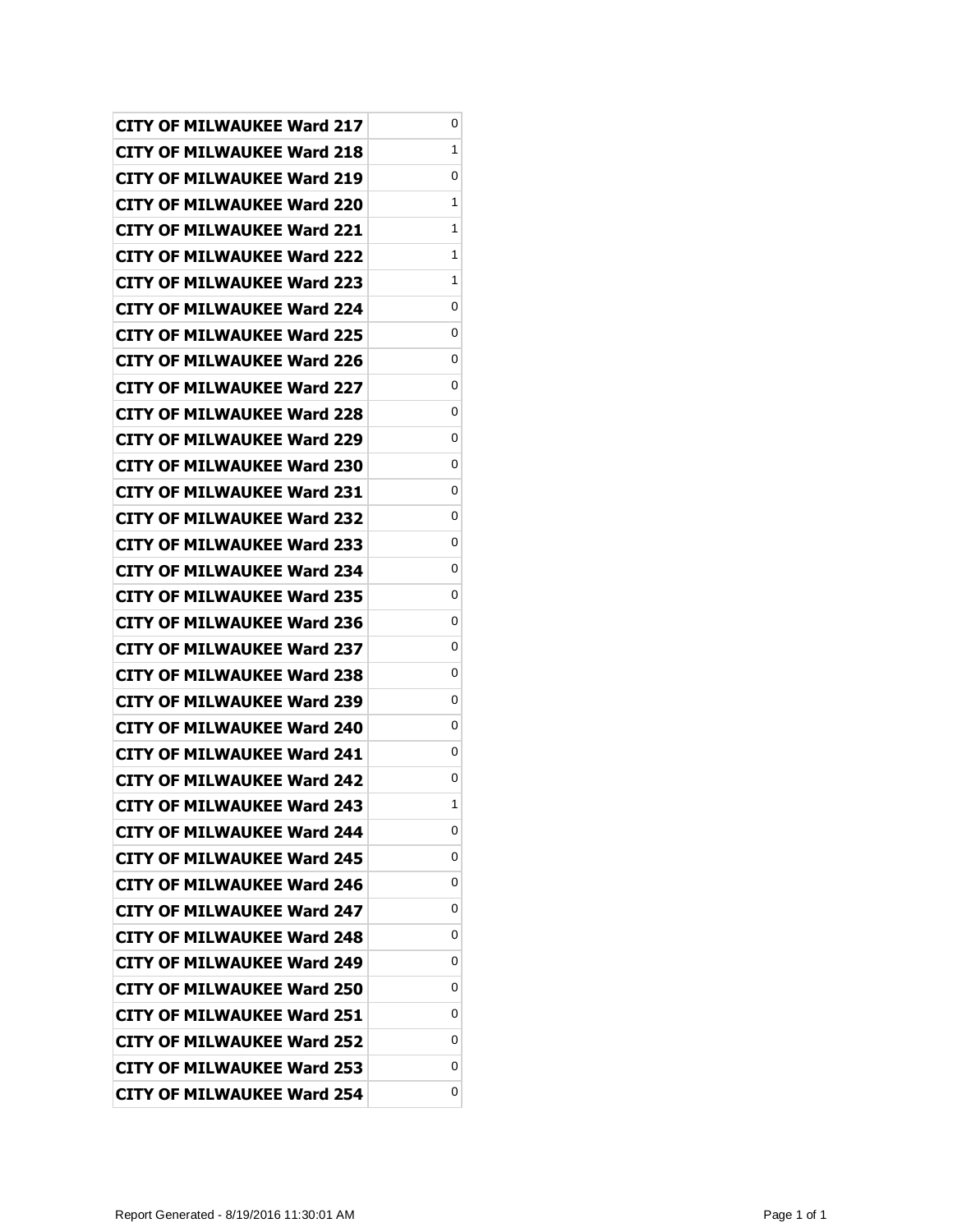| <b>CITY OF MILWAUKEE Ward 255</b> | 0 |
|-----------------------------------|---|
| <b>CITY OF MILWAUKEE Ward 256</b> | 0 |
| <b>CITY OF MILWAUKEE Ward 257</b> | 0 |
| <b>CITY OF MILWAUKEE Ward 258</b> | 0 |
| <b>CITY OF MILWAUKEE Ward 259</b> | 0 |
| CITY OF MILWAUKEE Ward 260        | 0 |
| <b>CITY OF MILWAUKEE Ward 261</b> | 0 |
| CITY OF MILWAUKEE Ward 262        | 0 |
| <b>CITY OF MILWAUKEE Ward 263</b> | 0 |
| <b>CITY OF MILWAUKEE Ward 264</b> | 1 |
| <b>CITY OF MILWAUKEE Ward 265</b> | 1 |
| CITY OF MILWAUKEE Ward 266        | 1 |
| <b>CITY OF MILWAUKEE Ward 267</b> | 2 |
| <b>CITY OF MILWAUKEE Ward 268</b> | 2 |
| CITY OF MILWAUKEE Ward 269        | 0 |
| <b>CITY OF MILWAUKEE Ward 270</b> | 1 |
| CITY OF MILWAUKEE Ward 271        | 0 |
| <b>CITY OF MILWAUKEE Ward 272</b> | 0 |
| <b>CITY OF MILWAUKEE Ward 273</b> | 1 |
| <b>CITY OF MILWAUKEE Ward 274</b> | 2 |
| <b>CITY OF MILWAUKEE Ward 275</b> | 0 |
| <b>CITY OF MILWAUKEE Ward 276</b> | 2 |
| <b>CITY OF MILWAUKEE Ward 277</b> | 2 |
| CITY OF MILWAUKEE Ward 278        | 1 |
| <b>CITY OF MILWAUKEE Ward 279</b> | 1 |
| <b>CITY OF MILWAUKEE Ward 280</b> | 3 |
| <b>CITY OF MILWAUKEE Ward 281</b> | 0 |
| <b>CITY OF MILWAUKEE Ward 282</b> | 0 |
| <b>CITY OF MILWAUKEE Ward 283</b> | 0 |
| <b>CITY OF MILWAUKEE Ward 284</b> | 0 |
| <b>CITY OF MILWAUKEE Ward 285</b> | 0 |
| <b>CITY OF MILWAUKEE Ward 286</b> | 1 |
| <b>CITY OF MILWAUKEE Ward 287</b> | 1 |
| CITY OF MILWAUKEE Ward 288        | 1 |
| <b>CITY OF MILWAUKEE Ward 289</b> | 1 |
| <b>CITY OF MILWAUKEE Ward 290</b> | 1 |
| <b>CITY OF MILWAUKEE Ward 291</b> | 0 |
| <b>CITY OF MILWAUKEE Ward 292</b> | 0 |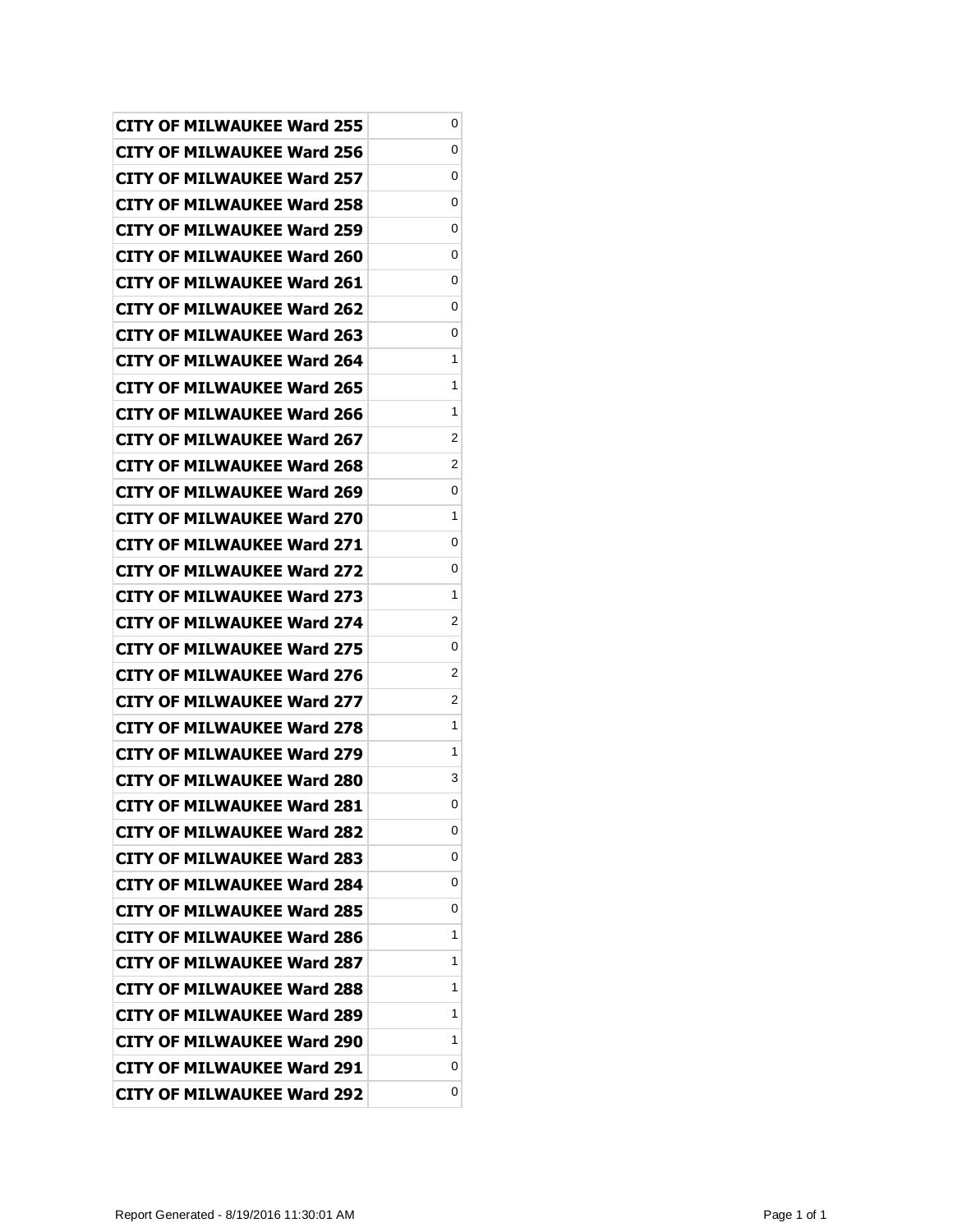| <b>CITY OF MILWAUKEE Ward 293</b>        | 1  |
|------------------------------------------|----|
| CITY OF MILWAUKEE Ward 294               | 0  |
| CITY OF MILWAUKEE Ward 295               | 2  |
| <b>CITY OF MILWAUKEE Ward 296</b>        | 2  |
| <b>CITY OF MILWAUKEE Ward 297</b>        | 0  |
| CITY OF MILWAUKEE Ward 298               | 0  |
| CITY OF MILWAUKEE Ward 299               | 0  |
| CITY OF MILWAUKEE Ward 300               | 1  |
| <b>CITY OF MILWAUKEE Ward 301</b>        | 1  |
| <b>CITY OF MILWAUKEE Ward 302</b>        | 0  |
| <b>CITY OF MILWAUKEE Ward 303</b>        | 0  |
| CITY OF MILWAUKEE Ward 304               | 1  |
| <b>CITY OF MILWAUKEE Ward 305</b>        | 1  |
| <b>CITY OF MILWAUKEE Ward 306</b>        | 1  |
| <b>CITY OF MILWAUKEE Ward 307</b>        | 0  |
| <b>CITY OF MILWAUKEE Ward 308</b>        | 3  |
| CITY OF MILWAUKEE Ward 309               | 1  |
| <b>CITY OF MILWAUKEE Ward 310</b>        | 1  |
| <b>CITY OF MILWAUKEE Ward 311</b>        | 2  |
| <b>CITY OF MILWAUKEE Ward 312</b>        | 1  |
| <b>CITY OF MILWAUKEE Ward 313</b>        | 3  |
| <b>CITY OF MILWAUKEE Ward 314</b>        | 0  |
| <b>CITY OF MILWAUKEE Ward 315</b>        | 2  |
| <b>CITY OF MILWAUKEE Ward 316</b>        | 0  |
| <b>CITY OF MILWAUKEE Ward 317</b>        | 0  |
| <b>CITY OF MILWAUKEE Ward 320</b>        | 0  |
| <b>CITY OF MILWAUKEE Ward 321</b>        | 0  |
| <b>CITY OF MILWAUKEE Ward 322</b>        | 0  |
| <b>CITY OF MILWAUKEE Ward 323</b>        | 0  |
| <b>CITY OF MILWAUKEE Ward 324</b>        | 0  |
| <b>CITY OF MILWAUKEE Ward 325</b>        | 0  |
| <b>CITY OF MILWAUKEE Ward 326</b>        | 0  |
| <b>CITY OF MILWAUKEE Ward 327</b>        | 0  |
| CITY OF OAK CREEK Wards 1-3              | 5  |
| <b>CITY OF OAK CREEK Wards 4-6</b>       | 5  |
| <b>CITY OF OAK CREEK Wards 7-9</b>       | 4  |
| <b>CITY OF OAK CREEK Wards 10-</b><br>12 | 10 |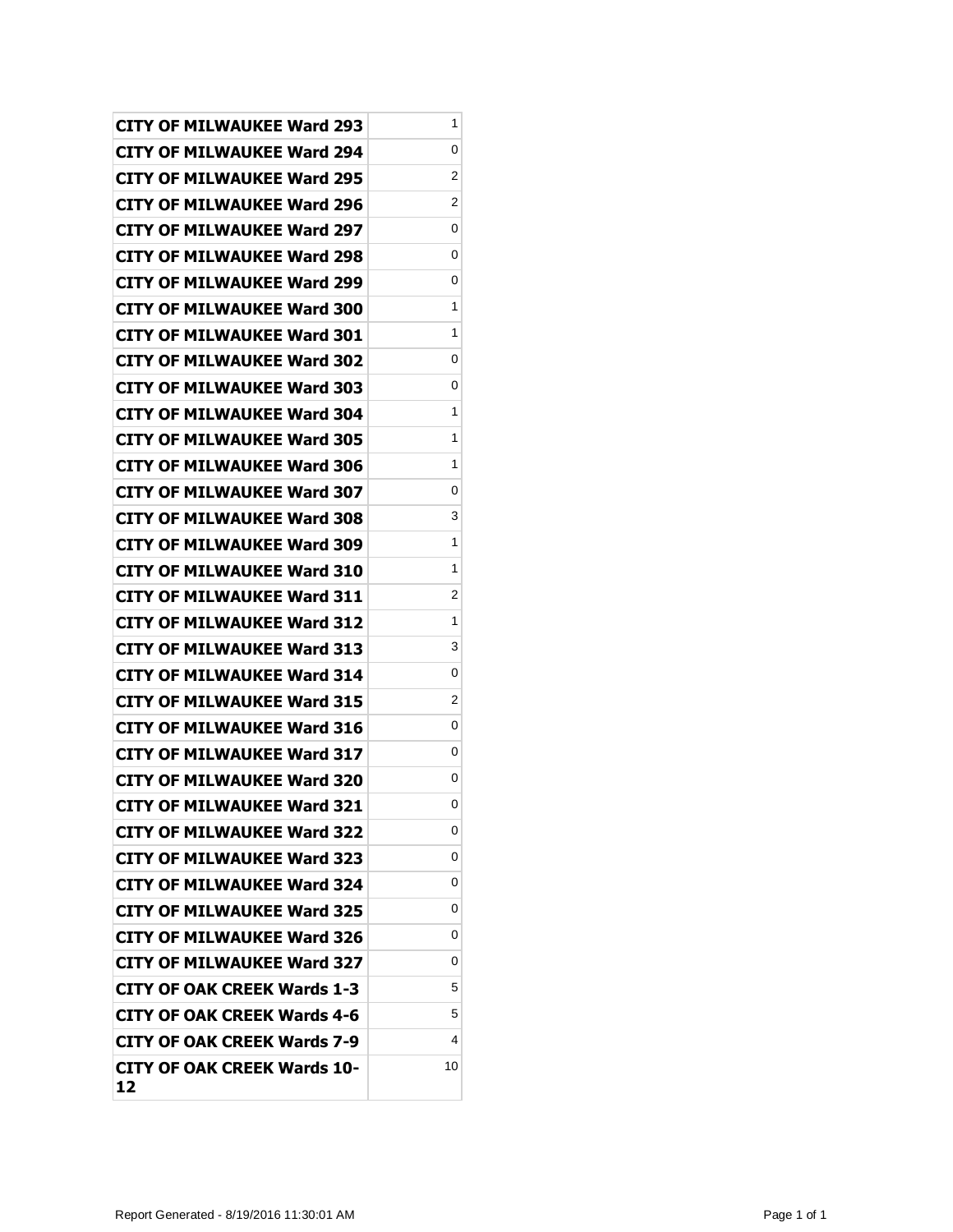| <b>CITY OF OAK CREEK Wards 13-</b><br>15          | 5 |
|---------------------------------------------------|---|
| CITY OF OAK CREEK Wards 16-<br>19                 | 4 |
| CITY OF ST. FRANCIS Wards 1-<br>4                 | 3 |
| <b>CITY OF ST. FRANCIS Wards 5-</b><br>8          | 1 |
| <b>CITY OF ST. FRANCIS Wards 9-</b><br>12         | 1 |
| <b>CITY OF SOUTH MILWAUKEE</b><br><b>Ward 1-4</b> | 3 |
| CITY OF SOUTH MILWAUKEE<br><b>Ward 5-8</b>        | 3 |
| CITY OF SOUTH MILWAUKEE<br>Ward 9-12              | 2 |
| CITY OF SOUTH MILWAUKEE<br>Ward 13-16             | 2 |
| CITY OF WAUWATOSA Ward 1                          | 1 |
| <b>CITY OF WAUWATOSA Ward 2</b>                   | 1 |
| CITY OF WAUWATOSA Ward 3                          | 1 |
| CITY OF WAUWATOSA Ward 4                          | 1 |
| CITY OF WAUWATOSA Ward 5                          | 1 |
| CITY OF WAUWATOSA Ward 6                          | 0 |
| CITY OF WAUWATOSA Ward 7                          | 1 |
| CITY OF WAUWATOSA Ward 8                          | 1 |
| CITY OF WAUWATOSA Ward 9                          | 5 |
| CITY OF WAUWATOSA Ward 10                         | 1 |
| <b>CITY OF WAUWATOSA Ward 11</b>                  | 0 |
| <b>CITY OF WAUWATOSA Ward 12</b>                  | 0 |
| <b>CITY OF WAUWATOSA Ward 13</b>                  | 0 |
| <b>CITY OF WAUWATOSA Ward 14</b>                  | 1 |
| <b>CITY OF WAUWATOSA Ward 15</b>                  | 0 |
| <b>CITY OF WAUWATOSA Ward 16</b>                  | 0 |
| <b>CITY OF WAUWATOSA Ward 17</b>                  | 1 |
| <b>CITY OF WAUWATOSA Ward 18</b>                  | 0 |
| <b>CITY OF WAUWATOSA Ward 19</b>                  | 2 |
| <b>CITY OF WAUWATOSA Ward 20</b>                  | 2 |
| <b>CITY OF WAUWATOSA Ward 21</b>                  | 1 |
| <b>CITY OF WAUWATOSA Ward 22</b>                  | 0 |
| <b>CITY OF WAUWATOSA Ward 23</b>                  | 0 |